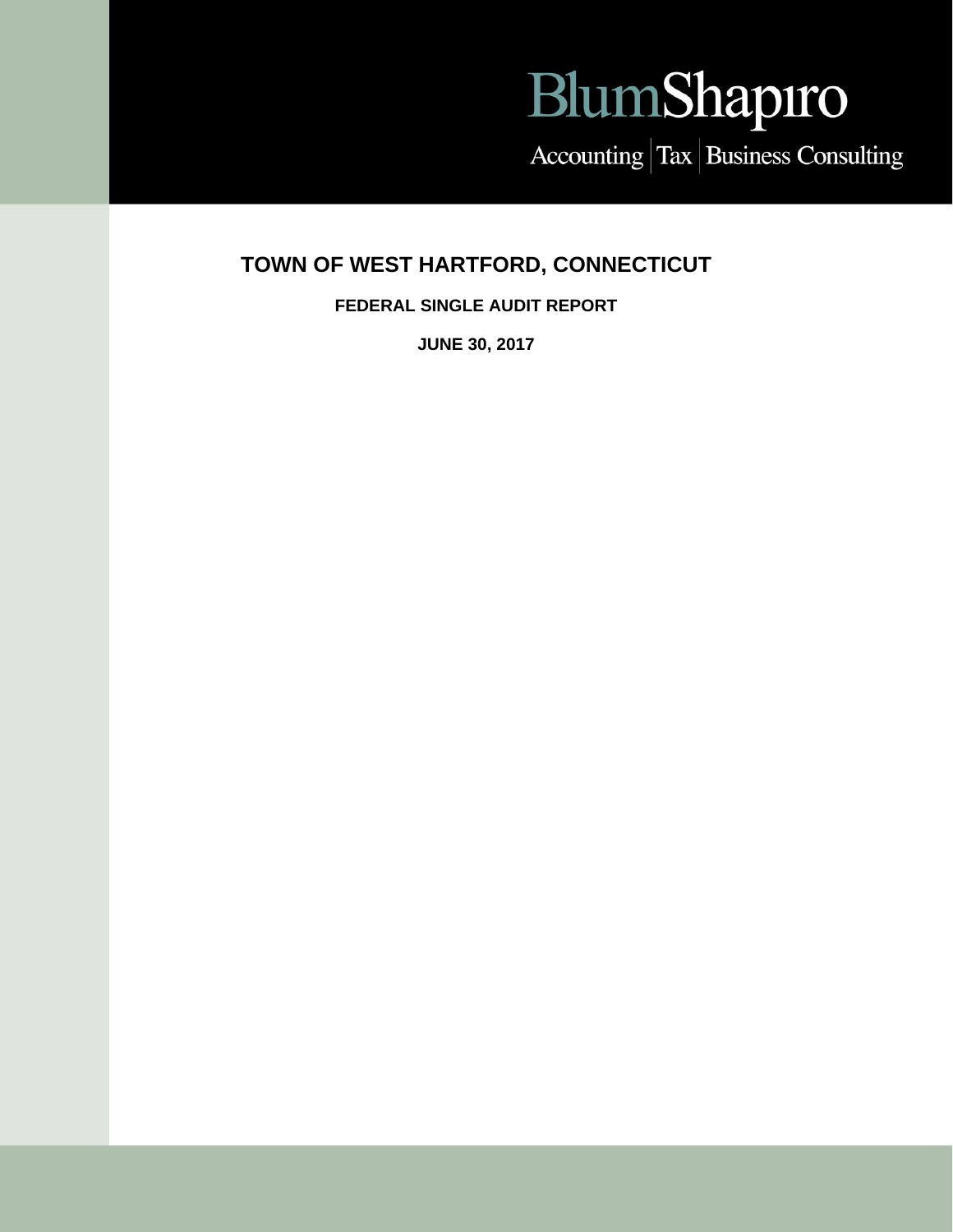#### **TOWN OF WEST HARTFORD, CONNECTICUT FEDERAL SINGLE AUDIT REPORT JUNE 30, 2017 TABLE OF CONTENTS**

| Independent Auditors' Report on Compliance for Each Major Federal Program; Report<br>on Internal Control over Compliance; and Report on Schedule of Expenditures of<br>Federal Awards Required by the Uniform Guidance   | $1 - 3$ |
|--------------------------------------------------------------------------------------------------------------------------------------------------------------------------------------------------------------------------|---------|
|                                                                                                                                                                                                                          |         |
| Schedule of Expenditures of Federal Awards                                                                                                                                                                               | $4 - 5$ |
| Notes to Schedule of Expenditures of Federal Awards                                                                                                                                                                      | 6       |
| Independent Auditors' Report on Internal Control over Financial Reporting and on<br>Compliance and Other Matters Based on an Audit of Financial Statements Performed<br>in Accordance with Government Auditing Standards | 7-8     |
| Schedule of Findings and Questioned Costs                                                                                                                                                                                | 9       |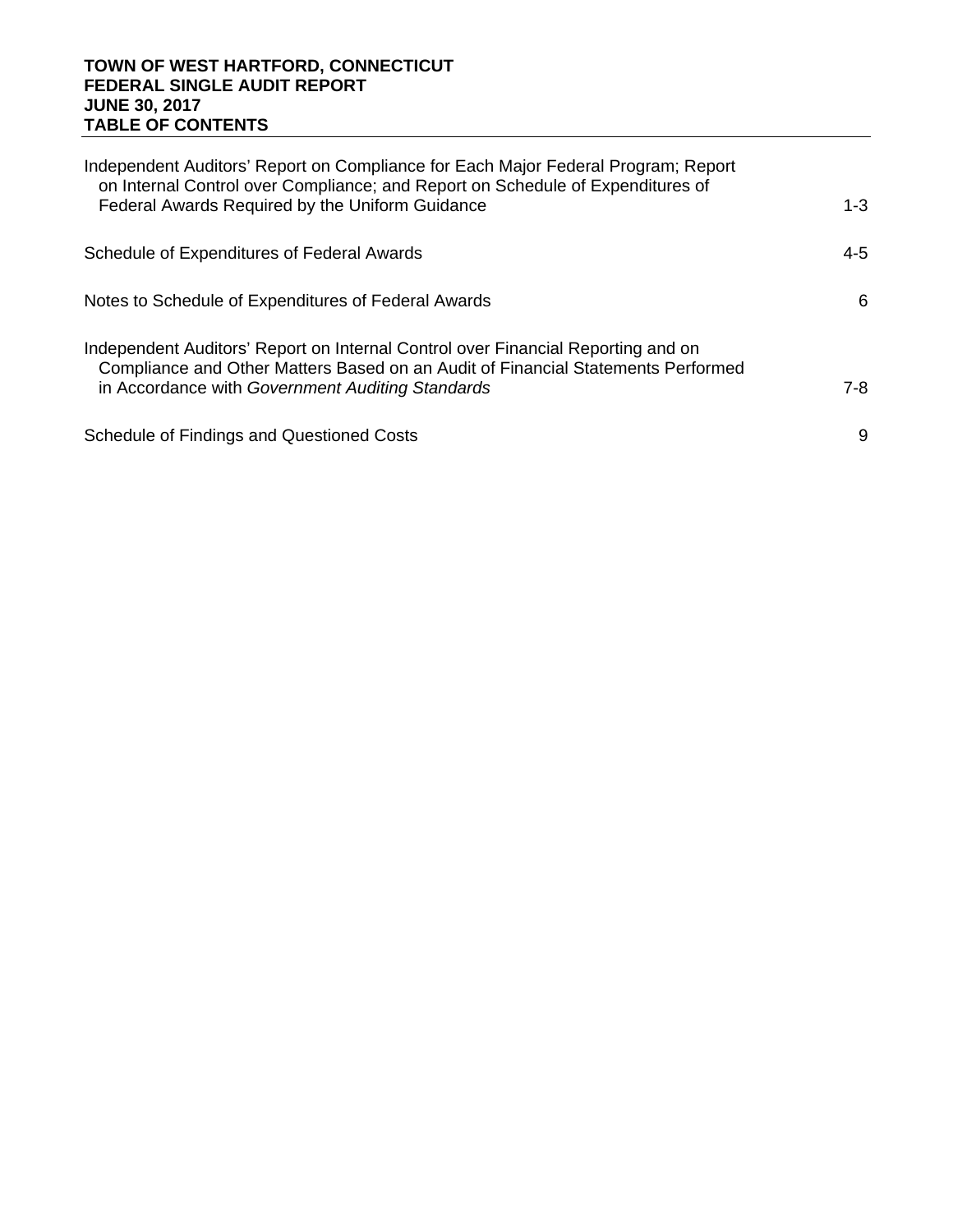

Accounting Tax Business Consulting

#### **Independent Auditors' Report on Compliance for Each Major Federal Program; Report on Internal Control over Compliance; and Report on Schedule of Expenditures of Federal Awards Required by the Uniform Guidance**

To the Members of the Town Council Town of West Hartford, Connecticut

#### **Report on Compliance for Each Major Federal Program**

We have audited the Town of West Hartford, Connecticut's compliance with the types of compliance requirements described in the *OMB Compliance Supplement* that could have a direct and material effect on each of the Town of West Hartford, Connecticut's major federal programs for the year ended June 30, 2017. The Town of West Hartford, Connecticut's major federal programs are identified in the summary of auditors' results section of the accompanying schedule of findings and questioned costs.

#### *Management's Responsibility*

Management is responsible for compliance with federal statutes, regulations, and the terms and conditions of its federal awards applicable to its federal programs.

#### *Auditors' Responsibility*

Our responsibility is to express an opinion on compliance for each of the Town of West Hartford, Connecticut's major federal programs based on our audit of the types of compliance requirements referred to above. We conducted our audit of compliance in accordance with auditing standards generally accepted in the United States of America; the standards applicable to financial audits contained in *Government Auditing Standards*, issued by the Comptroller General of the United States; and the audit requirements of Title 2 U.S. *Code of Federal Regulations* Part 200, *Uniform Administrative Requirements, Cost Principles, and Audit Requirements for Federal Awards* (Uniform Guidance). Those standards and the Uniform Guidance require that we plan and perform the audit to obtain reasonable assurance about whether noncompliance with the types of compliance requirements referred to above that could have a direct and material effect on a major federal program occurred. An audit includes examining, on a test basis, evidence about the Town of West Hartford, Connecticut's compliance with those requirements and performing such other procedures as we considered necessary in the circumstances.

We believe that our audit provides a reasonable basis for our opinion on compliance for each major federal program. However, our audit does not provide a legal determination of the Town of West Hartford, Connecticut's compliance.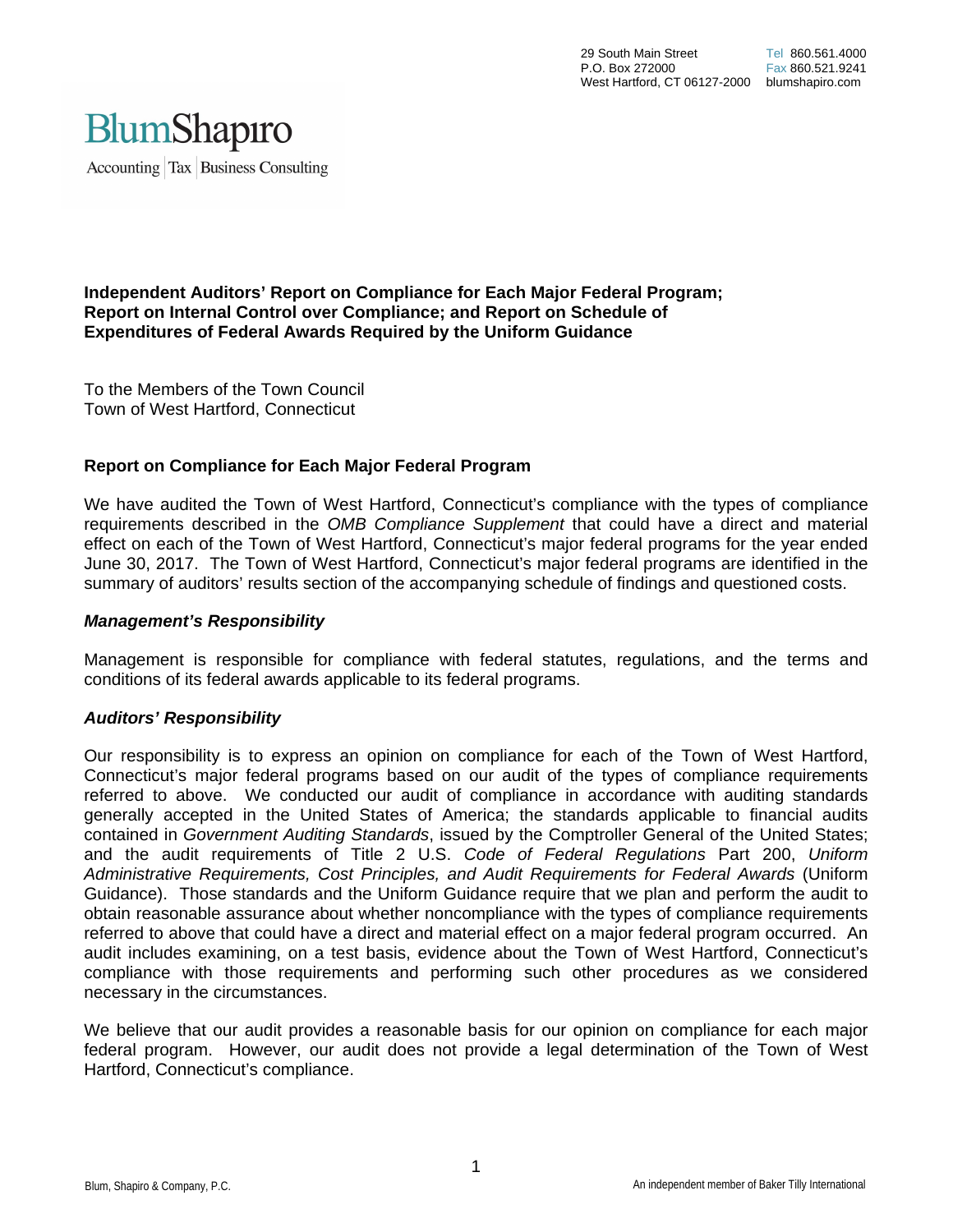#### *Opinion on Each Major Federal Program*

In our opinion, the Town of West Hartford, Connecticut, complied, in all material respects, with the types of compliance requirements referred to above that could have a direct and material effect on each of its major federal programs for the year ended June 30, 2017.

#### **Report on Internal Control over Compliance**

Management of the Town of West Hartford, Connecticut, is responsible for establishing and maintaining effective internal control over compliance with the types of compliance requirements referred to above. In planning and performing our audit of compliance, we considered the Town of West Hartford, Connecticut's internal control over compliance with the types of requirements that could have a direct and material effect on each major federal program to determine the auditing procedures that are appropriate in the circumstances for the purpose of expressing an opinion on compliance for each major federal program and to test and report on internal control over compliance in accordance with the Uniform Guidance, but not for the purpose of expressing an opinion on the effectiveness of internal control over compliance. Accordingly, we do not express an opinion on the effectiveness of the Town of West Hartford, Connecticut's internal control over compliance.

A deficiency in internal control over compliance exists when the design or operation of a control over compliance does not allow management or employees, in the normal course of performing their assigned functions, to prevent, or detect and correct, noncompliance with a type of compliance requirement of a federal program on a timely basis. A material weakness in internal control over compliance is a deficiency, or a combination of deficiencies, in internal control over compliance such that there is a reasonable possibility that material noncompliance with a type of compliance requirement of a federal program will not be prevented, or detected and corrected on a timely basis. A significant deficiency in internal control over compliance is a deficiency, or a combination of deficiencies, in internal control over compliance with a type of compliance requirement of a federal program that is less severe than a material weakness in internal control over compliance, yet important enough to merit attention by those charged with governance.

Our consideration of internal control over compliance was for the limited purpose described in the first paragraph of this section and was not designed to identify all deficiencies in internal control over compliance that might be material weaknesses or significant deficiencies. We did not identify any deficiencies in internal control over compliance that we consider to be material weaknesses. However, material weaknesses may exist that have not been identified.

The purpose of this report on internal control over compliance is solely to describe the scope of our testing of internal control over compliance and the results of that testing based on the requirements of the Uniform Guidance. Accordingly, this report is not suitable for any other purpose.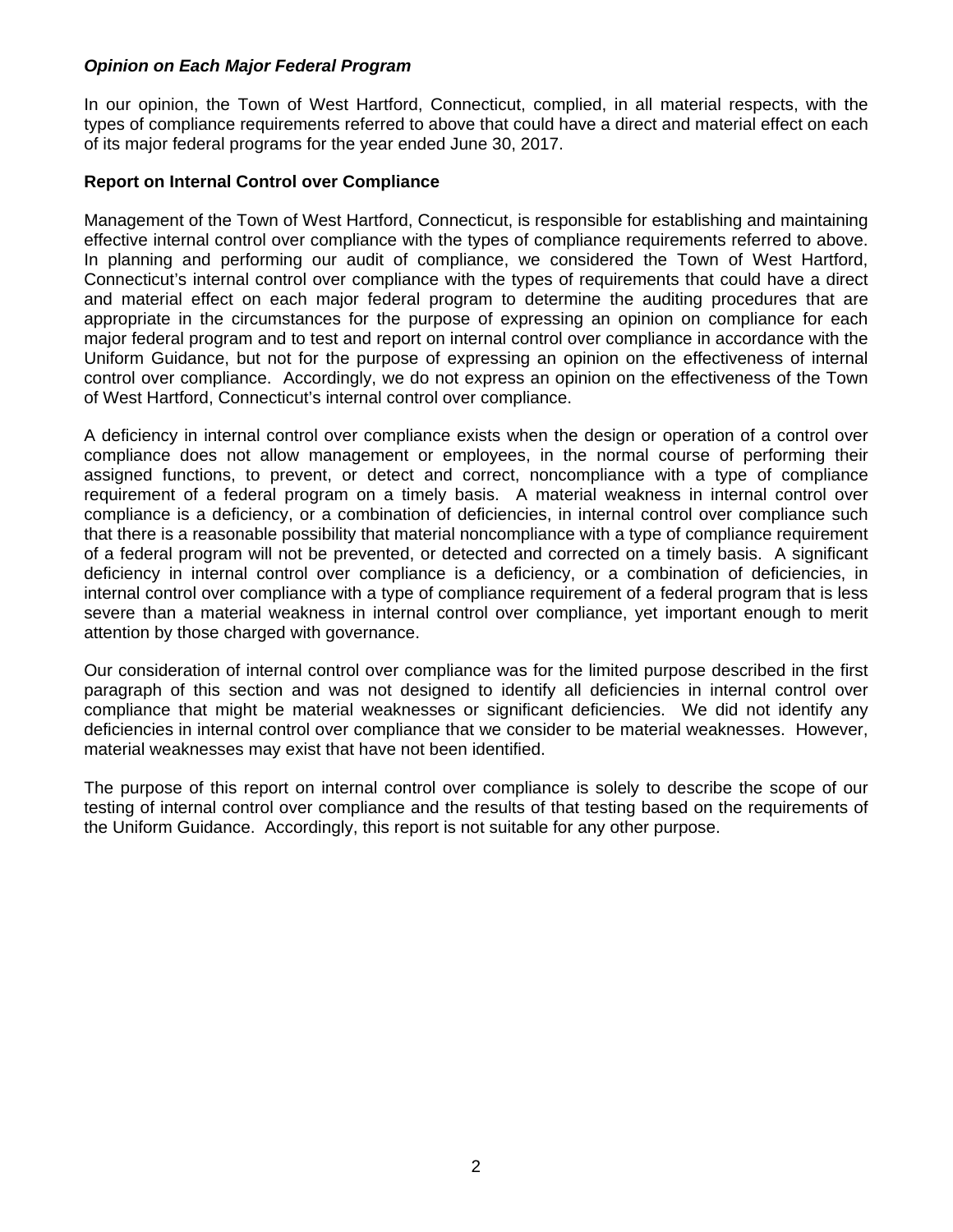#### **Report on Schedule of Expenditures of Federal Awards Required by the Uniform Guidance**

We have audited the financial statements of the governmental activities, the business-type activities, the discretely presented component unit, each major fund and the aggregate remaining fund information of the Town of West Hartford, Connecticut, as of and for the year ended June 30, 2017, and the related notes to the financial statements, which collectively comprise the Town of West Hartford, Connecticut's basic financial statements. We issued our report thereon dated December 20, 2017, which contained unmodified opinions on those financial statements. Our audit was conducted for the purpose of forming opinions on the financial statements that collectively comprise the basic financial statements. The accompanying schedule of expenditures of federal awards is presented for purposes of additional analysis as required by the Uniform Guidance and is not a required part of the basic financial statements. Such information is the responsibility of management and was derived from and relates directly to the underlying accounting and other records used to prepare the basic financial statements. The information has been subjected to the auditing procedures applied in the audit of the financial statements and certain additional procedures, including comparing and reconciling such information directly to the underlying accounting and other records used to prepare the basic financial statements or to the basic financial statements themselves, and other additional procedures in accordance with auditing standards generally accepted in the United States of America. In our opinion, the schedule of expenditures of federal awards is fairly stated in all material respects in relation to the basic financial statements as a whole.

Blum, Shapino & Company, P.C.

West Hartford, Connecticut December 20, 2017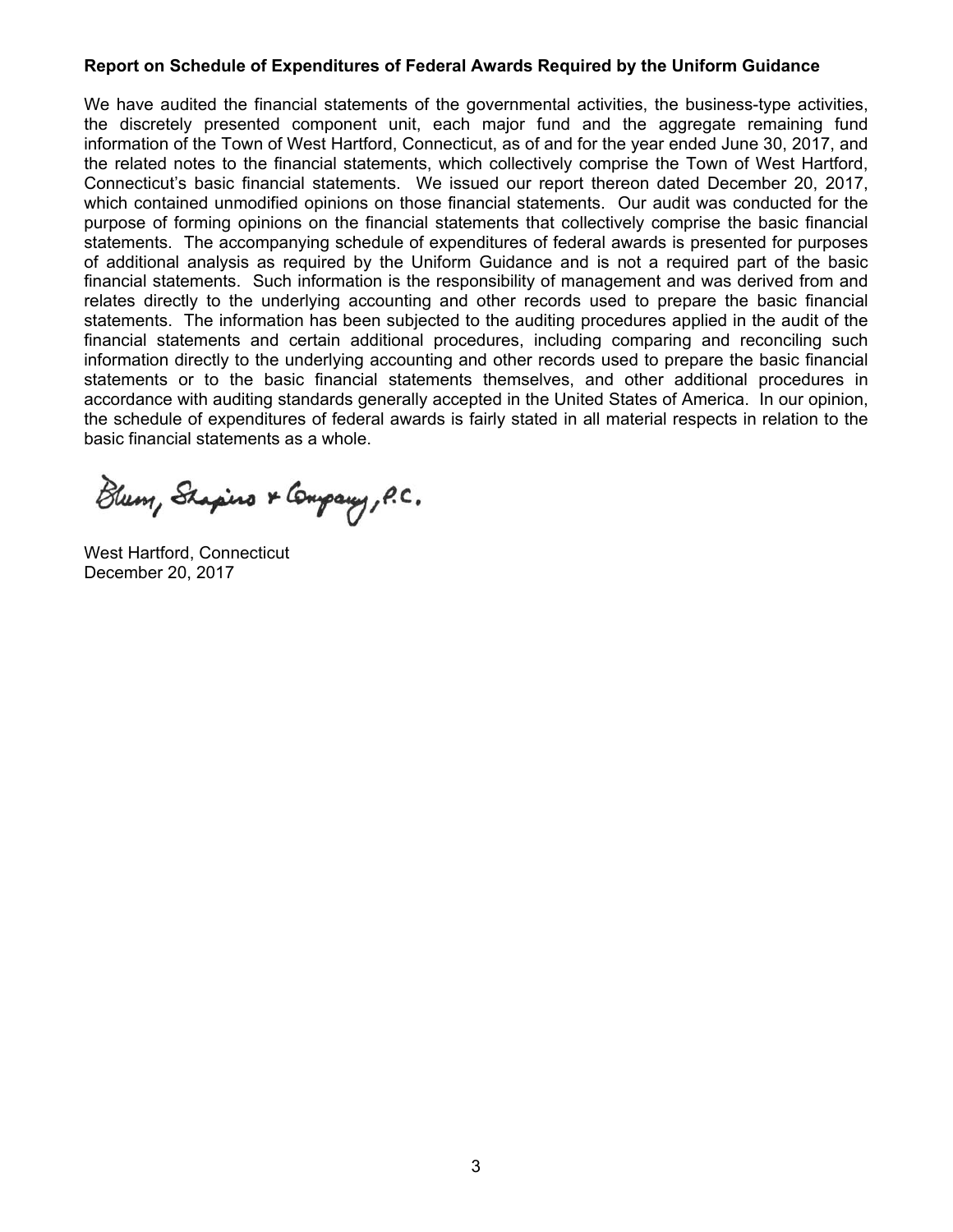#### **TOWN OF WEST HARTFORD, CONNECTICUT SCHEDULE OF EXPENDITURES OF FEDERAL AWARDS FOR THE YEAR ENDED JUNE 30, 2017**

| Federal Grantor/Pass-Through Grantor/<br><b>Program or Cluster Title</b>                                                                         | Federal<br><b>CFDA</b><br><b>Number</b> | <b>Pass-Through Entity</b><br><b>Identifying Number</b>              | <b>Total Federal</b><br><b>Expenditures</b> |           |
|--------------------------------------------------------------------------------------------------------------------------------------------------|-----------------------------------------|----------------------------------------------------------------------|---------------------------------------------|-----------|
| <b>United States Department of Agriculture</b><br>Passed Through the State of Connecticut Department of Education:                               |                                         |                                                                      |                                             |           |
| <b>Child Nutrition Cluster:</b><br>National School Lunch Program<br>School Breakfast Program<br>Summer Food Service Program for Children         | 10.555<br>10.553<br>10.559              | 12060-SDE64370-20560<br>12060-SDE64370-20508<br>12060-SDE64370-20540 | 1,216,890<br>\$<br>200,068<br>8,413<br>\$   | 1,425,371 |
| Passed Through the State of Connecticut Department of Public Health:                                                                             |                                         |                                                                      |                                             |           |
| Special Supplemental Nutrition Program for Women, Infants, and Children                                                                          | 10.557                                  | 12060-DPH48872-20892                                                 |                                             | 2,700     |
| <b>Total United States Department of Agriculture</b>                                                                                             |                                         |                                                                      |                                             | 1,428,071 |
| United States Department of Transportation<br>Passed Through the State of Connecticut Department of Transportation:                              |                                         |                                                                      |                                             |           |
| <b>Highway Safety Cluster:</b><br>State and Community Highway Safety<br><b>National Priority Safety Programs</b>                                 | 20.600<br>20.616                        | 12062-DOT57513-20559<br>12062-DOT57513-22600                         | 1,941<br>50,277                             | 52.218    |
| Passed Through the State of Connecticut Department of Energy and Environmental Protection:                                                       |                                         |                                                                      |                                             |           |
| Highway Planning and Construction Cluster:<br>Recreational Trails Program                                                                        | 20.219                                  | 12060-DEP44321-20296                                                 | 26,310                                      |           |
| Passed Through the State of Connecticut Department of Transportation:                                                                            |                                         |                                                                      |                                             |           |
| Highway Planning and Construction                                                                                                                | 20.205                                  | 12062-DOT57141-22108                                                 | 204,779                                     | 231,089   |
| High-Speed Rail Corridors and Intercity Passenger Rail Service Capital<br><b>Assistance Grants</b>                                               | 20.319                                  | 12062-DOT57124-22507                                                 |                                             | 11        |
| Alcohol Open Container Requirements                                                                                                              | 20.607                                  | 12062-DOT57513-22091                                                 |                                             | 111,669   |
| Total United States Department of Transportation                                                                                                 |                                         |                                                                      |                                             | 394,987   |
| United States Department of Homeland Security<br>Passed Through the State of Connecticut Department of Emergency Services and Public Protection: |                                         |                                                                      |                                             |           |
| <b>Emergency Management Performance Grants</b>                                                                                                   | 97.042                                  | 12060-DPS32160-21881                                                 |                                             | 30,144    |
| Direct:                                                                                                                                          |                                         |                                                                      |                                             |           |
| Assistance to Firefighters Grant                                                                                                                 | 97.044                                  |                                                                      |                                             | 102,674   |
| Total United States Department of Homeland Security                                                                                              |                                         |                                                                      |                                             | 132,818   |
| <b>United States Department of Justice</b><br>Passed Through the State of Connecticut Department of Emergency Services and Public Protection:    |                                         |                                                                      |                                             |           |
| Edward Byrne Memorial Justice Assistance Grant Program                                                                                           | 16.738                                  | 12060-DPS32523-26185                                                 |                                             | 5,100     |
| United States Department of Health and Human Services<br>Passed Through the State of Connecticut Department of Aging:                            |                                         |                                                                      |                                             |           |
| Aging Cluster:<br>Special Programs for the Aging Title III, Part B Grants for Supportive<br>Services and Senior Centers                          | 93.044                                  | 12060-SDA62810-20835                                                 |                                             | 275       |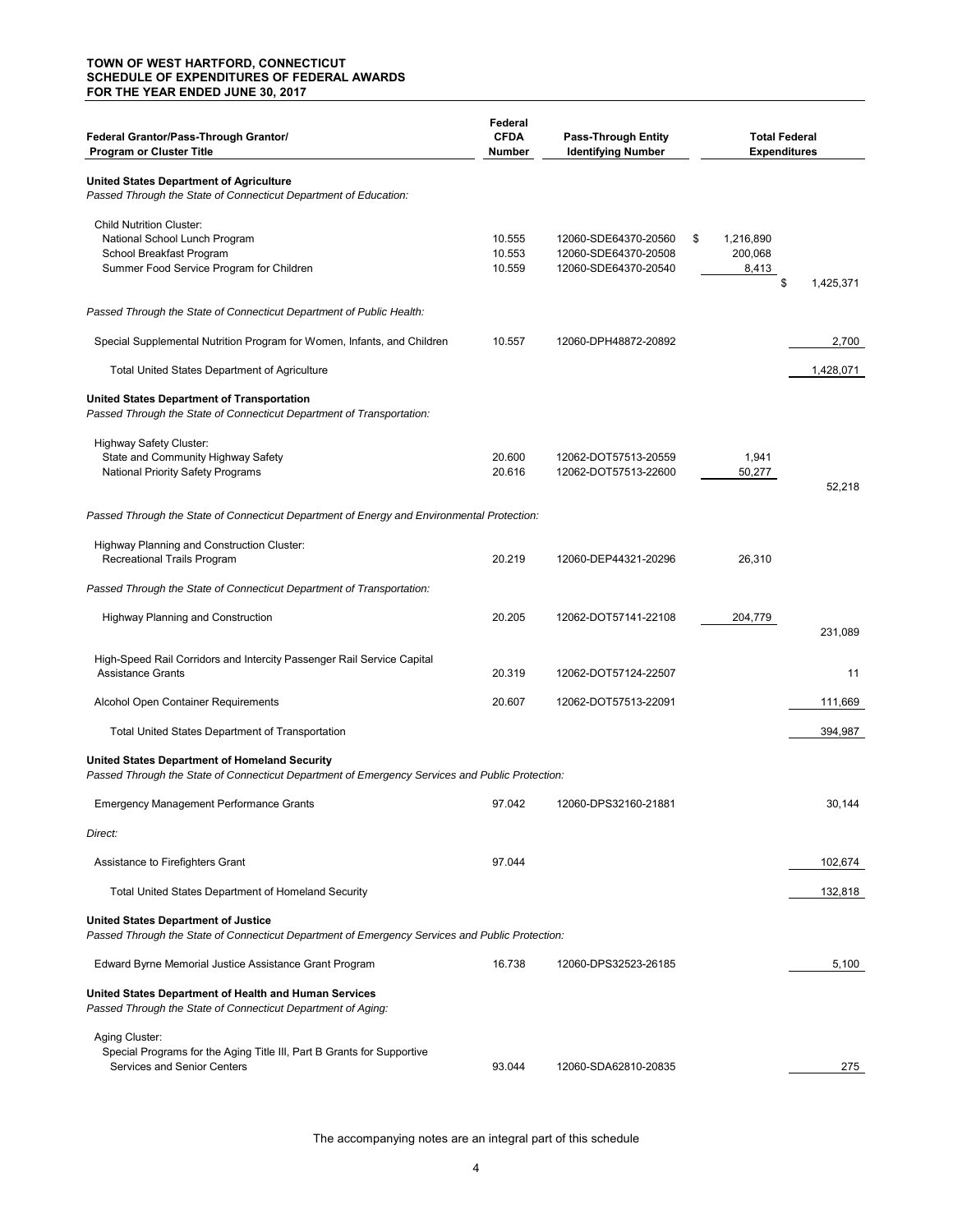#### **SCHEDULE OF EXPENDITURES OF FEDERAL AWARDS (CONTINUED) TOWN OF WEST HARTFORD, CONNECTICUT SCHEDULE OF EXPENDITURES OF FEDERAL AWARDS FOR THE YEAR ENDED JUNE 30, 2017**

| Federal Grantor/Pass-Through Grantor/<br><b>Program or Cluster Title</b>                                                                            | Federal<br><b>CFDA</b><br><b>Number</b> | <b>Pass-Through Entity</b><br><b>Identifying Number</b>                                | <b>Total Federal</b><br><b>Expenditures</b> |           |
|-----------------------------------------------------------------------------------------------------------------------------------------------------|-----------------------------------------|----------------------------------------------------------------------------------------|---------------------------------------------|-----------|
| <b>United States Department of Education</b><br>Passed Through the State of Connecticut Department of Education:                                    |                                         |                                                                                        |                                             |           |
| Special Education Cluster (IDEA):<br>Special Education Grants to States<br>Special Education Grants to States<br>Special Education Preschool Grants | 84.027<br>84.027<br>84.173              | 12060-SDE64370-20977-2017 \$<br>12060-SDE64370-20977-2016<br>12060-SDE64370-20983-2017 | 2,061,926<br>223,134<br>47,264<br>\$        | 2,332,324 |
| Title I Grants to Local Educational Agencies<br>Title I Grants to Local Educational Agencies                                                        | 84.010<br>84.010                        | 12060-SDE64370-20679-2017<br>12060-SDE64370-20679-2016                                 | 863,891<br>152,420                          | 1,016,311 |
| Career and Technical Education -- Basic Grants to States                                                                                            | 84.048                                  | 12060-SDE64370-20742-2017                                                              |                                             | 83,160    |
| Adult Education - Basic Grants to States                                                                                                            | 84.002                                  | 12060-SDE64370-20784-2017                                                              |                                             | 77,440    |
| Improving Teacher Quality State Grants<br>Improving Teacher Quality State Grants                                                                    | 84.367<br>84.367                        | 12060-SDE64370-20858-2017<br>12060-SDE64370-20858-2016                                 | 136,270<br>50,120                           | 186,390   |
| English Language Acquisition State Grants<br><b>English Language Acquisition State Grants</b>                                                       | 84.365<br>84.365                        | 12060-SDE64370-20868-2017<br>12060-SDE64370-20868-2016                                 | 23,135<br>90,132                            | 113,267   |
| Total United States Department of Education                                                                                                         |                                         |                                                                                        |                                             | 3,808,892 |
| United States Department of Housing and Urban Development<br>Direct:                                                                                |                                         |                                                                                        |                                             |           |
| <b>CDBG - Entitlement Grants Cluster:</b><br>Community Development Block Grants/Entitlement Grants                                                  | 14.218                                  |                                                                                        |                                             | 1.003.629 |
| <b>Total Federal Awards</b>                                                                                                                         |                                         |                                                                                        |                                             | 6,773,772 |

The accompanying notes are an integral part of this schedule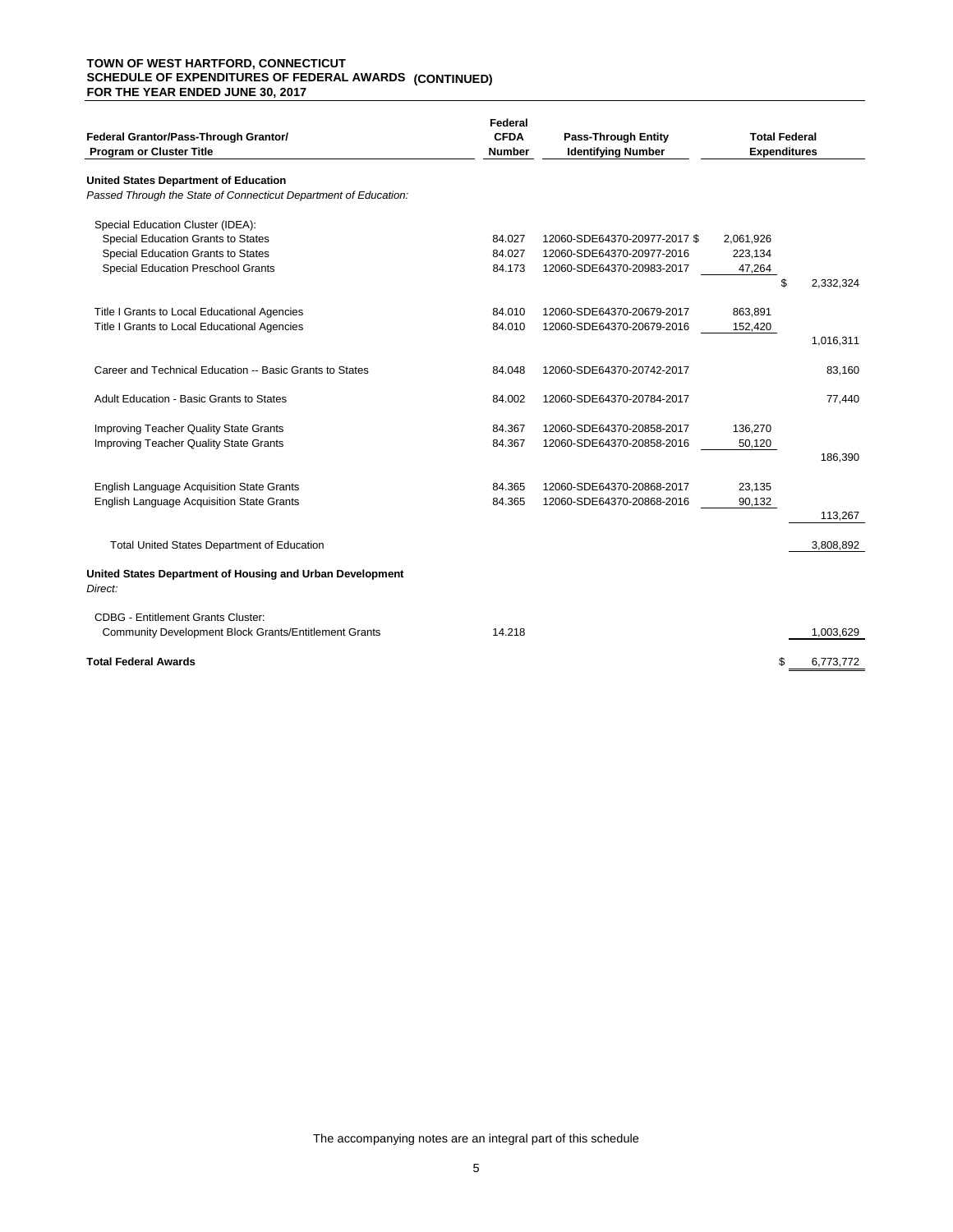#### **1. BASIS OF PRESENTATION**

The accompanying schedule of expenditures of federal awards (the Schedule) includes the federal award activity of the Town of West Hartford, Connecticut, under programs of the federal government for the year ended June 30, 2017. The information in the Schedule is presented in accordance with the requirements of Title 2 U.S. *Code of Federal Regulations* Part 200, *Uniform Administrative Requirements, Cost Principles, and Audit Requirements for Federal Awards* (Uniform Guidance).

Because the Schedule presents only a selected portion of the operations of the Town of West Hartford, Connecticut, it is not intended to, and does not, present the financial position, changes in fund balance, changes in net position or cash flows of the Town of West Hartford, Connecticut.

## **2. SUMMARY OF SIGNIFICANT ACCOUNTING POLICIES**

Expenditures reported on the Schedule are reported using the modified accrual basis of accounting. Such expenditures are recognized following the cost principles contained in the Uniform Guidance, wherein certain types of expenditures are not allowable or are limited as to reimbursement.

#### **3. NONCASH AWARDS**

Donated commodities in the amount of \$231,005 are included in the Department of Agriculture's National School Lunch Program, CFDA #10.555. The amount represents the market value of commodities received.

#### **4. INDIRECT COST RECOVERY**

The Town of West Hartford, Connecticut, has elected not to use the 10% de minimis indirect cost rate provided under Section 200.414 of the Uniform Guidance.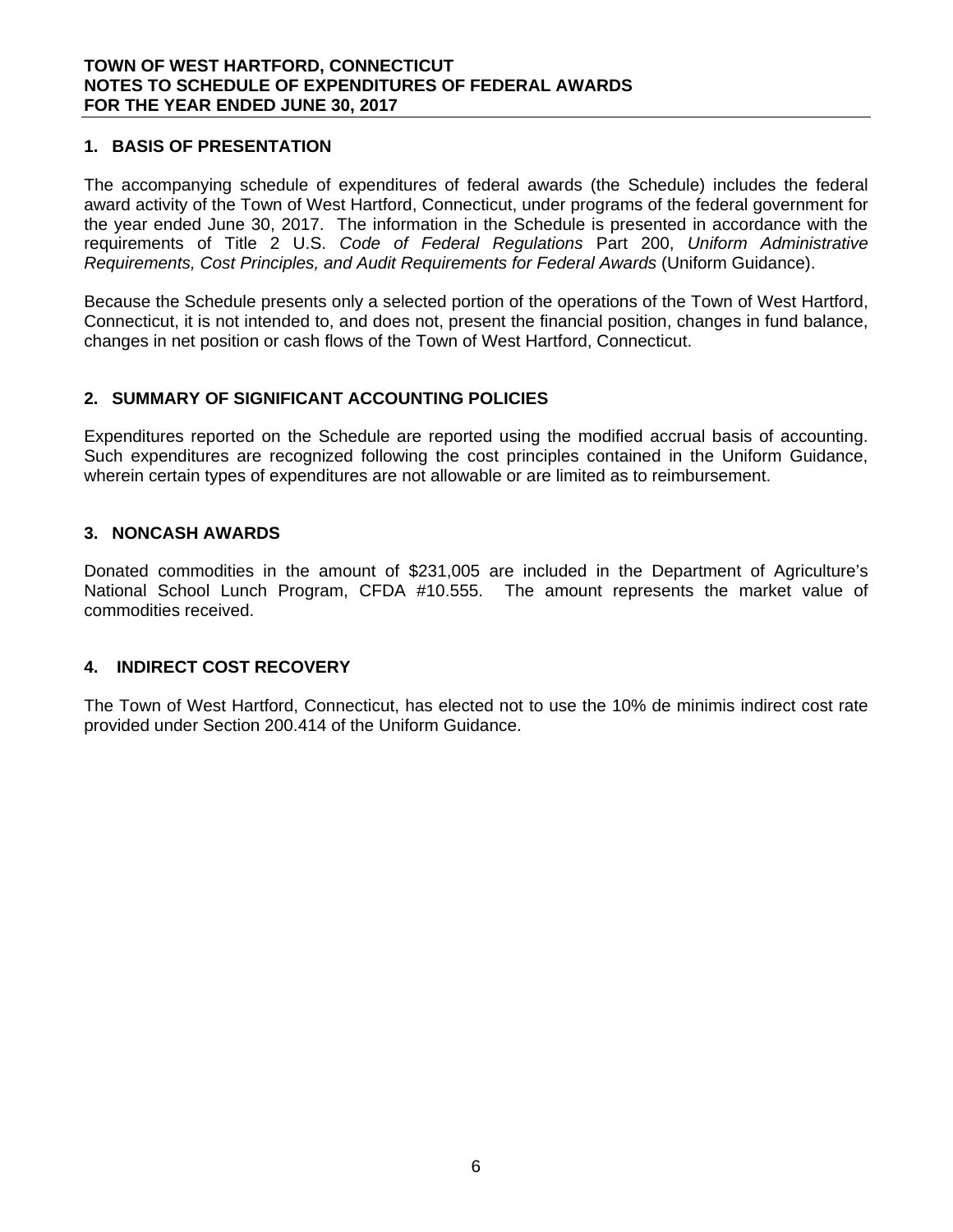

Accounting Tax Business Consulting

#### **Independent Auditors' Report on Internal Control over Financial Reporting and on Compliance and Other Matters Based on an Audit of Financial Statements Performed in Accordance with** *Government Auditing Standards*

To the Members of the Town Council Town of West Hartford, Connecticut

We have audited, in accordance with the auditing standards generally accepted in the United States of America and the standards applicable to financial audits contained in *Government Auditing Standards*, issued by the Comptroller General of the United States, the financial statements of the governmental activities, the business-type activities, the discretely presented component unit, each major fund and the aggregate remaining fund information of the Town of West Hartford, Connecticut, as of and for the year ended June 30, 2017, and the related notes to the financial statements, which collectively comprise the Town of West Hartford, Connecticut's basic financial statements, and have issued our report thereon dated December 20, 2017.

#### **Internal Control over Financial Reporting**

In planning and performing our audit of the financial statements, we considered the Town of West Hartford, Connecticut's internal control over financial reporting (internal control) to determine the audit procedures that are appropriate in the circumstances for the purpose of expressing our opinions on the financial statements, but not for the purpose of expressing an opinion on the effectiveness of the Town of West Hartford, Connecticut's internal control. Accordingly, we do not express an opinion on the effectiveness of the Town of West Hartford, Connecticut's internal control.

A deficiency in internal control exists when the design or operation of a control does not allow management or employees, in the normal course of performing their assigned functions, to prevent, or detect and correct, misstatements on a timely basis. A material weakness is a deficiency, or a combination of deficiencies, in internal control such that there is a reasonable possibility that a material misstatement of the entity's financial statements will not be prevented, or detected and corrected on a timely basis. A significant deficiency is a deficiency, or a combination of deficiencies, in internal control that is less severe than a material weakness, yet important enough to merit attention by those charged with governance.

Our consideration of internal control was for the limited purpose described in the first paragraph of this section and was not designed to identify all deficiencies in internal control that might be material weaknesses or significant deficiencies. Given these limitations, during our audit we did not identify any deficiencies in internal control that we consider to be material weaknesses. However, material weaknesses may exist that have not been identified.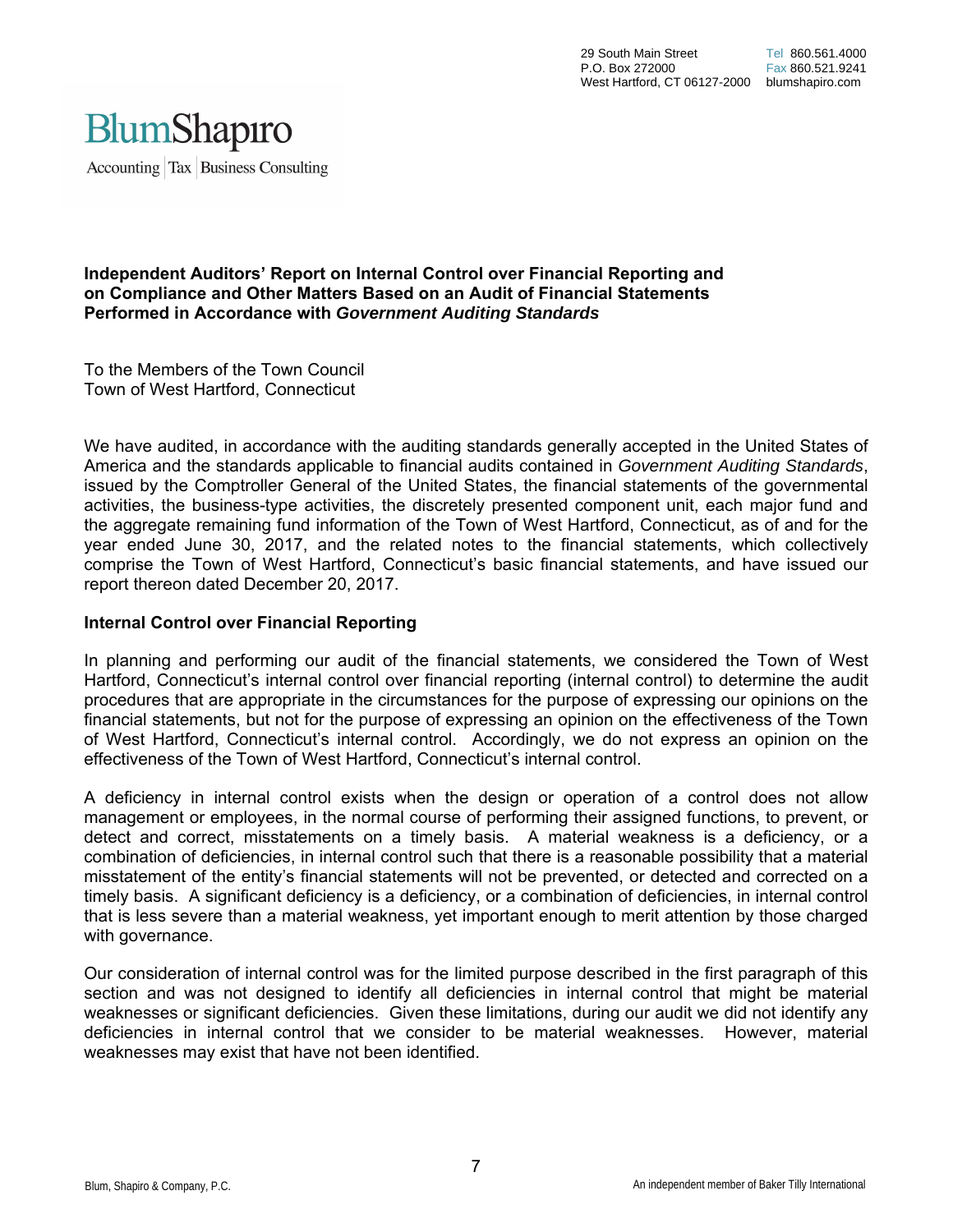#### **Compliance and Other Matters**

As part of obtaining reasonable assurance about whether the Town of West Hartford, Connecticut's financial statements are free from material misstatement, we performed tests of its compliance with certain provisions of laws, regulations, contracts and grant agreements, noncompliance with which could have a direct and material effect on the determination of financial statement amounts. However, providing an opinion on compliance with those provisions was not an objective of our audit, and, accordingly, we do not express such an opinion. The results of our tests disclosed no instances of noncompliance or other matters that are required to be reported under *Government Auditing Standards*.

#### **Purpose of this Report**

The purpose of this report is solely to describe the scope of our testing of internal control and compliance and the result of that testing, and not to provide an opinion on the effectiveness of the Town of West Hartford, Connecticut's internal control or on compliance. This report is an integral part of an audit performed in accordance with *Government Auditing Standards* in considering the Town of West Hartford, Connecticut's internal control and compliance. Accordingly, this communication is not suitable for any other purpose.

Blum, Shapino & Company, P.C.

West Hartford, Connecticut December 20, 2017